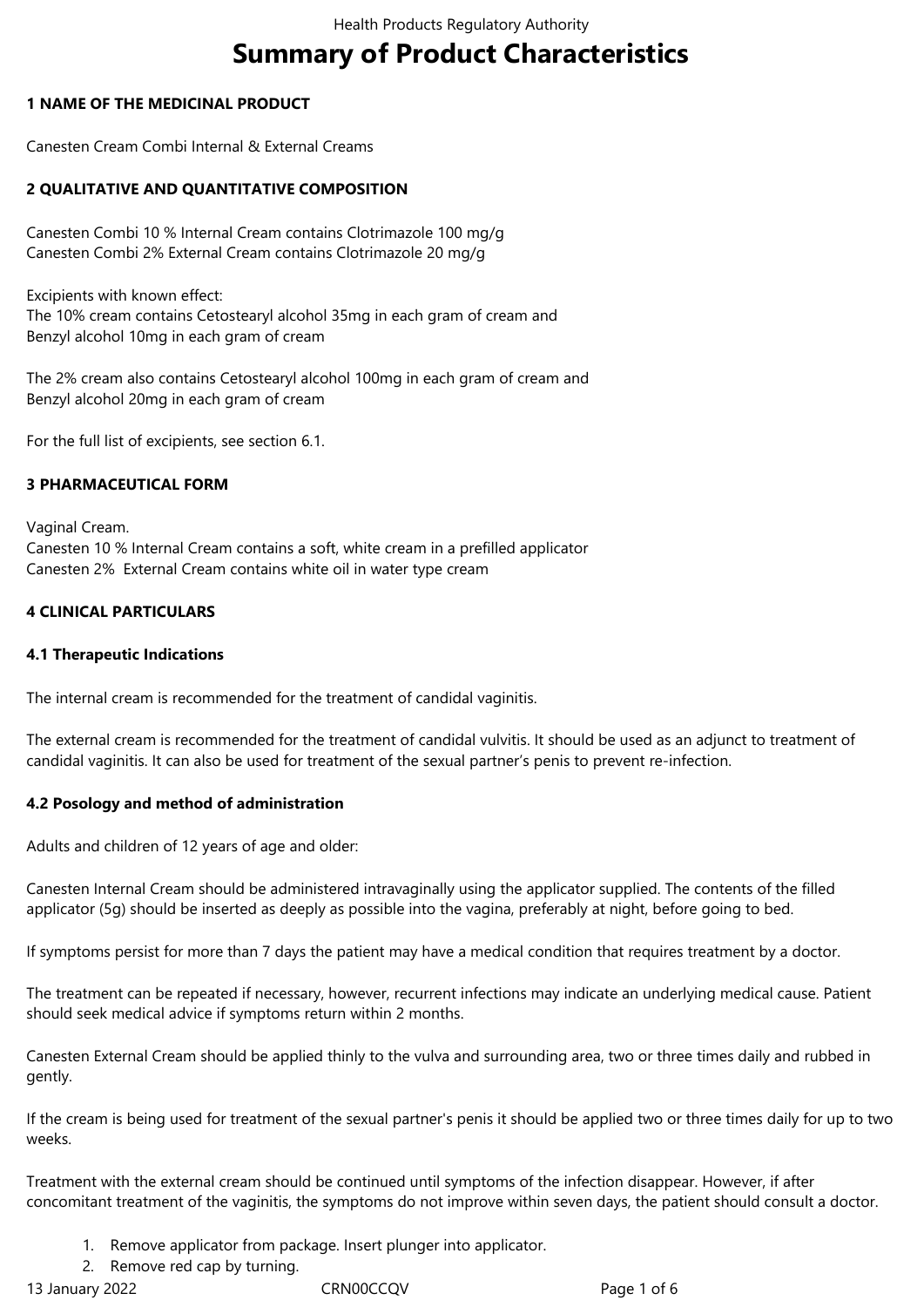## Health Products Regulatory Authority

- 3. Introduce applicator as deeply as possible into the vagina (this is best done with the patient lying on her back with the knees bent up) and empty its contents into the vagina by pushing the plunger.
- 4. Remove the applicator and dispose of it.

Canesten Combi 2% External Cream: There are no special instructions for use of the cream.

# *Children:*

Not for use in children under 12.

# **4.3 Contraindications**

Hypersensitivity to the active substance or any of the excipients listed in section 6.1

# **4.4 Special warnings and precautions for use**

Medical advice should be sought if this is the first time the patient has experienced symptoms of candidal vaginitis.

Before using Canesten Cream Combi Internal & External Creams medical advice must be sought if any of the following are applicable:

- more than two infections of candidal vaginitis in the last 6 months.
- previous history of a sexually transmitted disease or exposure to partner with sexually transmitted disease
- pregnancy or suspected pregnancy
- aged under 12 or over 60 years
- known hypersensitivity to imidazoles or other vaginal antifungal products

The creams should not be used if the patient has any of the following symptoms whereupon medical advice should be sought:

- irregular vaginal bleeding
- abnormal vaginal bleeding (vaginal haemorrhage) or a blood-stained discharge
- vulval or vaginal ulcers, blisters or sores
- lower abdominal pain or dysuria
- any adverse events such as redness, irritation or swelling associated with the treatment
- fever (temperature of 38°C or above) or chills
- nausea or vomiting
- diarrhoea
- foul smelling vaginal discharge
- back pain.
- associated shoulder pain.

Treatment during the menstrual period should not be performed due to the risk of the cream being washed out by the menstrual flow. The treatment should be finished before the onset of menstruation.

Do not use tampons, intravaginal douches, spermicides or other vaginal products while using this product.

Avoidance of vaginal intercourse is recommended in case of vaginal infection while using this product because your partner could become infected.

Avoid contact with eyes and do not swallow.

Patients should be advised to consult their physician if the symptoms have not been relieved within one week of using Canesten Internal Cream. Canesten Internal Cream can be used again if the candidal infection returns after 7 days. However, if the candidal infection recurs more than twice within six months, patients should be advised to consult their physician.

This product contains cetostearyl alcohol, which may cause local skin reactions (e.g. contact dermatitis). The product also contains benzyl alcohol which may cause allergic reactions and mild local irritation.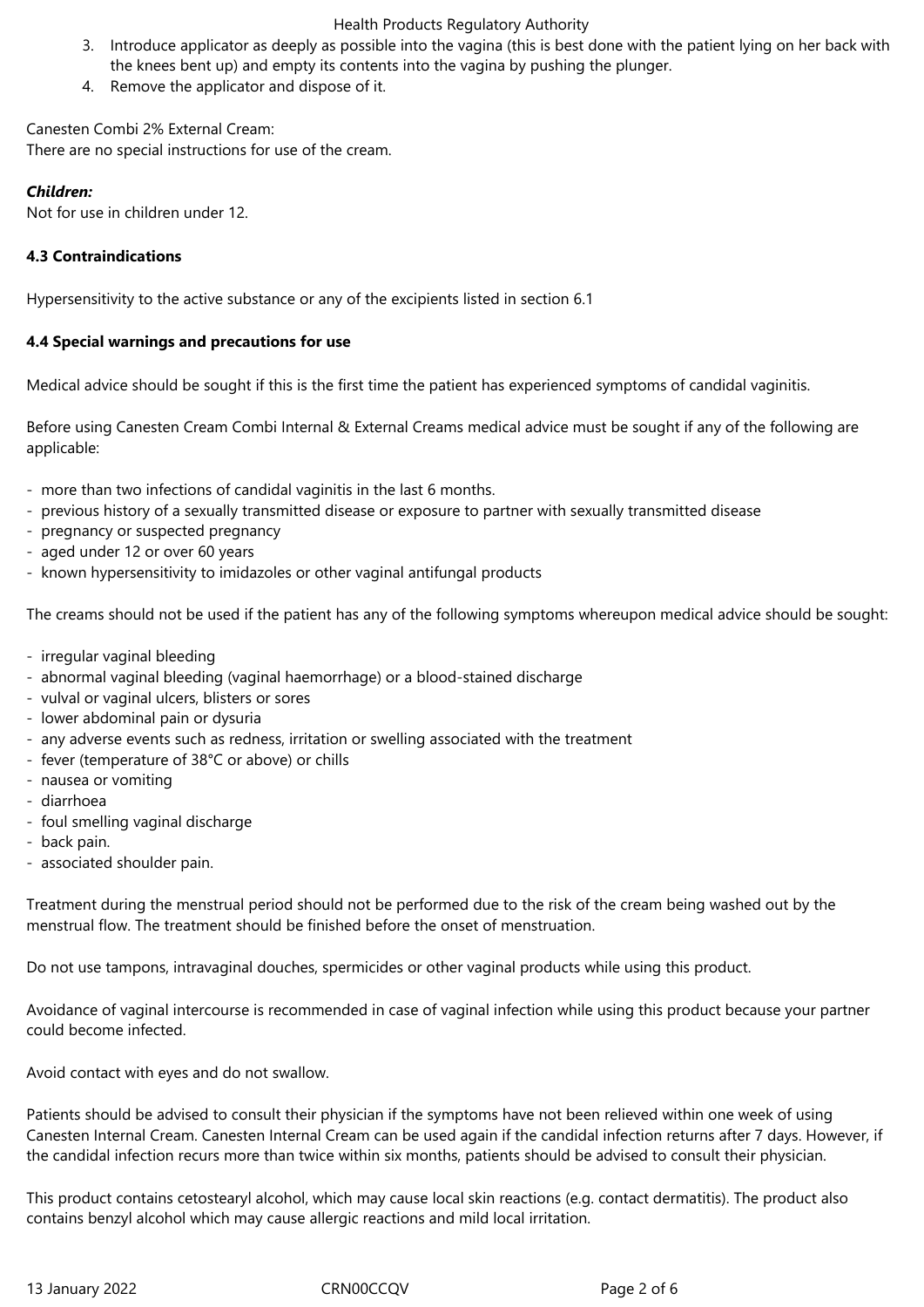## Health Products Regulatory Authority **4.5 Interaction with other medicinal products and other forms of interactions**

Laboratory tests have suggested that, when used together, this product may cause damage to latex contraceptives. Consequently the effectiveness of such contraceptives may be reduced. Patients should be advised to use alternative precautions for at least five days after using this product.

Concomitant treatment with vaginal clotrimazole and oral tacrolimus (FK-506; immunosuppressant) might lead to increased tacrolimus plasma levels and similarly with sirolimus. Patients should thus be thoroughly monitored for symptoms of tacrolimus or sirolimus overdosage, if necessary by determination of the respective plasma levels.

# **4.6 Fertility, pregnancy and lactation**

# Pregnancy:

There are limited data available from the use of clotrimazole in pregnant women. Animal studies with clotrimazole have shown reproductive toxicity at high oral doses (see section 5.3). At the low systemic exposures of clotrimazole following vaginal treatment, harmful effects are considered unlikely. Clotrimazole may be used during pregnancy, but only under the supervision of a doctor or midwife.

During pregnancy the treatment should be carried out with clotrimazole vaginal tablets since these can be inserted without using an applicator.

# Breast-feeding:

There are no data on the excretion of clotimazole into human milk. However, systemic absorption is minimal after administration and is unlikely to lead to systemic effects. Clotrimazole may be used during lactation under medical supervision.

Fertility:

No human studies of the effects of clotrimazole on fertility have been performed, however, animal studies have not demonstrated any effects of the drug on fertility (see Section 5.3).

# **4.7 Effects on ability to drive and use machines**

The medication has no or negligible influence on the ability to drive or use machinery.

## **4.8 Undesirable effects**

Frequency not known. The following adverse reactions have been identified during post-approval use of Clotrimazole. Because these reactions are reported voluntarily from a population of uncertain size, it is not always possible to reliably estimate their frequency.

## **Immune system disorders**

Hypersensitivity, anaphylactic reactions, angioedema Allergic reaction (ME) with symptoms such as dyspnea (PT), hypotension (PT), syncope (PT), and urticaria

# **Skin and subcutaneous tissue disorders**

Rash

# **Reproductive system and breast disorders**

Vulvovaginal discomfort, vulvovaginal burning sensation, vaginal exfoliation, vulvovaginal pruritus, vulvovaginal pain, vaginal haemorrhage, vulvovaginal erythema, vaginal discharge

# **Gastrointestinal disorders**

Abdominal pain, nausea

General disorders and administration site conditions Application site irritation, oedema, pain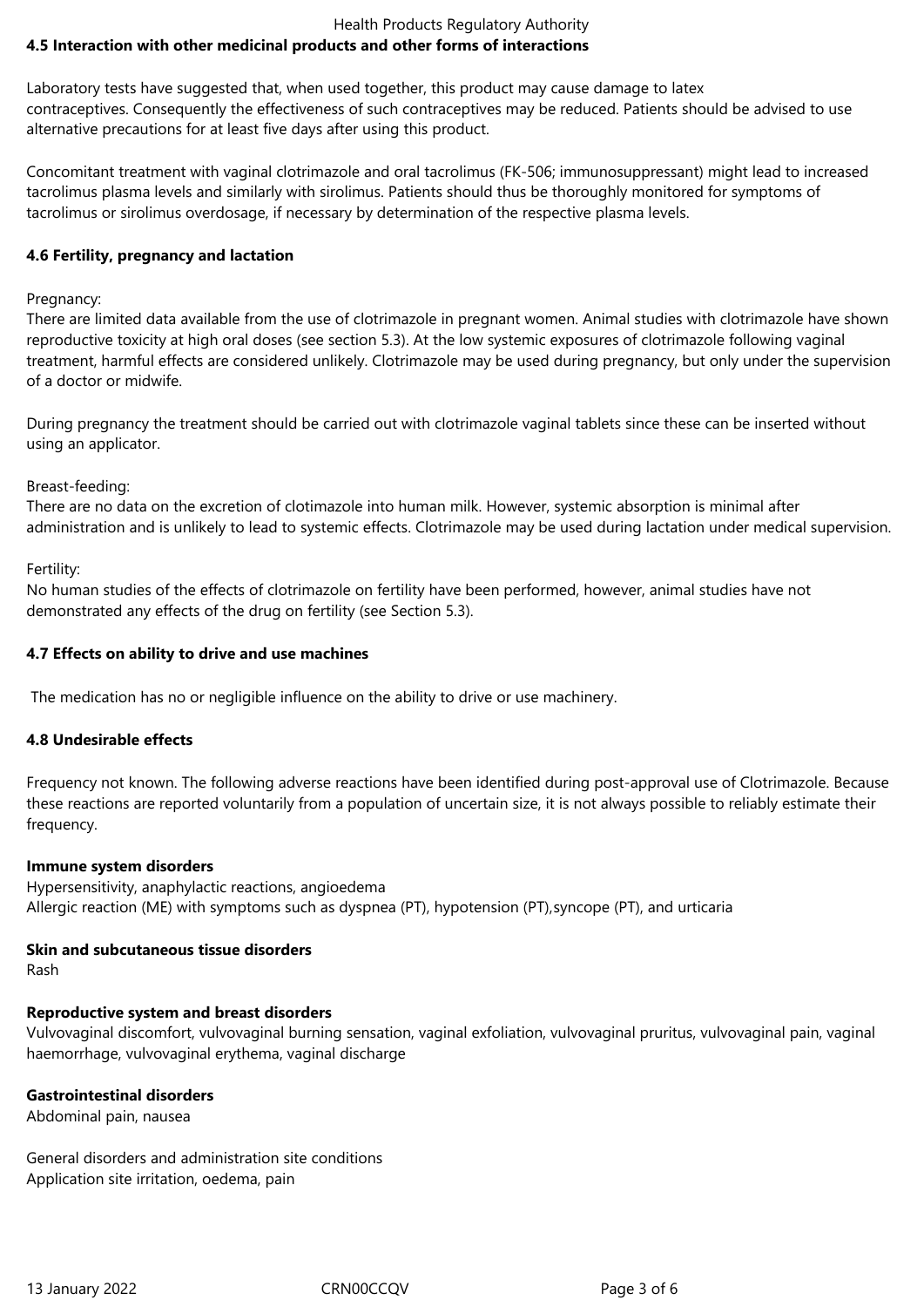Reporting suspected adverse reactions after authorisation of the medicinal product is important. It allows continued monitoring of the benefit/risk balance of the medicinal product. Healthcare professionals are asked to report any suspected adverse reactions via HPRA Pharmacovigilance Website: www.hpra.ie.

# **4.9 Overdose**

In the event of accidental oral ingestion, routine measur[es such as ga](http://www.hpra.ie/)stric lavage should be performed only if clinical symptoms of overdose become apparent (e.g. dizziness, nausea or vomiting).

## **5 PHARMACOLOGICAL PROPERTIES**

## **5.1 Pharmacodynamic properties**

Pharmacotherapeutic group: Gynecological Antiinfectives and Antiseptics ATC Code: D01A C01

## Mechanism of Action

Clotrimazole acts against fungi by inhibiting ergosterol synthesis. Inhibition of ergosterol synthesis leads to structural and functional impairment of the cytoplasmic membrane.

## Pharmacodynamic Effects

Clotrimazole has a broad antimycotic spectrum of action *in vitro* and *in vivo*, which includes dermatophytes, yeasts, moulds, etc.

Under appropriate test conditions, the MIC values for these types of fungi are in the region of less than 0.062 –8.0 micrograms/ml substrate. The mode of action of clotrimazole is fungistatic or fungicidal depending on the concentration of clotrimazole at the site of infection. *In vitro* activity is limited to proliferating fungal elements; fungal spores are only slightly sensitive.

In addition to its antimycotic action, clotrimazole also acts on, gram-positive microorganisms (streptococci/staphylococci/ Gardnerella vagiinalis) and gram-negative microorganisms (Bacteroides). It has no effect on lactobacilli.

*In vitro*, clotrimazole inhibits the multiplication of Corynebacteria and gram-positive cocci – with the exception of enterococci – in concentrations of 0.5 – 10 micrograms/ml substrate.

Primarily resistant variants of sensitive fungal species are very rare; the development of secondary resistance by sensitive fungi has so far only been observed in very isolated cases under therapeutic conditions.

## **5.2 Pharmacokinetic properties**

Pharmacokinetic investigations after vaginal application have shown that only a small amount of clotrimazole (3 – 10% of the dose) is absorbed. Due to the rapid hepatic metabolism of absorbed clotrimazole into pharmacologically inactive metabolites the resulting peak plasma concentrations of clotrimazole after vaginal application of a 500mg dose were less than 10 ng/ml, reflecting that clotrimazole applied intravaginally does not lead to measurable systemic effects or side effects.

## **5.3 Preclinical safety data**

Non-clinical data reveal no special hazard for humans based on conventional studies of safety pharmacology, repeated dose toxicity, genotoxicity, carcinogenic potential and toxicity to reproduction and development.

The local and systemic tolerance of clotrimazole in different dosage forms was assessed in intravaginal studies in dogs and monkeys and in subacute dermal studies in rabbits. There was no evidence of treatment-related local or systemic adverse effects in any of these studies.

The oral toxicity of clotrimazole has been well-studied.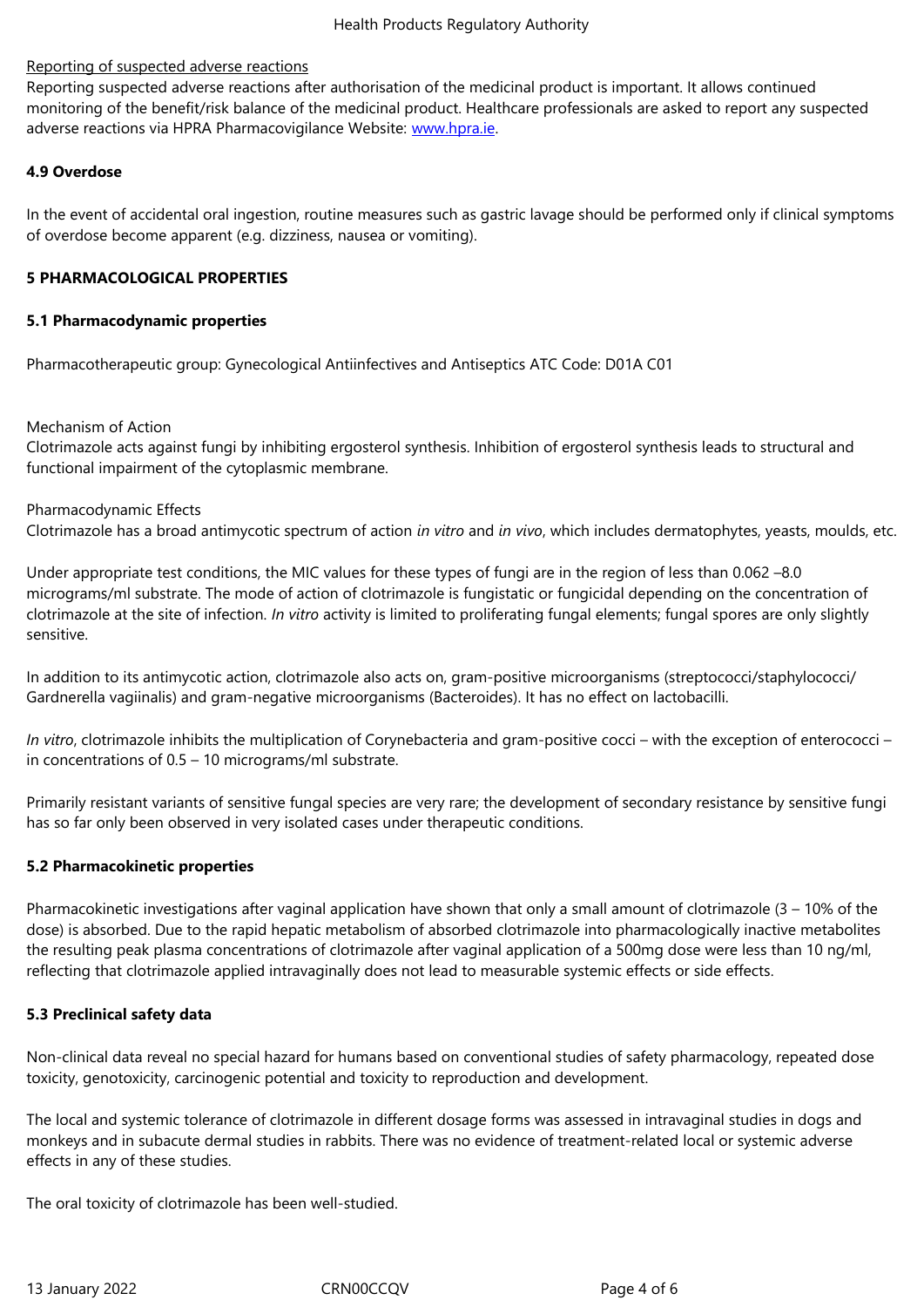#### Health Products Regulatory Authority

Following a single oral administration, clotrimazole was slightly-to-moderately toxic in experimental animals, with LD50 values of 761 to 923 mg/kg bw for mice, 95 to 114 mg/kg bw for newborn rats and 114 to 718 mg/kg bw for adult rats, > 1000 mg/kg bw for rabbits, and > 2000 mg/kg bw for dogs and cats.

In repeated dose oral studies conducted in rats and dogs, the liver was found to be the primary target organ for toxicity. This was evidenced by an increase in serum transaminase activities and the appearance of liver vacuolation and fatty deposits starting at 50 mg/kg in the chronic (78-week) rat study and at 100 mg/kg in the subchronic (13-week) dog study.

Clotrimazole has been extensively studied in in vitro and in vivo mutagenicity assays, and no evidence of mutagenic potential was found. A 78-week oral dosing study of clotrimazole in rats did not show any carcinogenic effect.

In a rat fertility study, groups of FB30 rats received oral doses of clotrimazole up to 50 mg/kg bw, for 10 weeks prior to mating and either throughout a 3-week mating period (for males only) or, for females, until day 13 of gestation or 4-week postpartum. Neonatal survival was reduced in 50 mg/kg bw group. Clotrimazole at doses up to 25 mg/kg bw did not impair the development of the pups. Clotrimazole at all doses did not affect fertility.

No teratogenicity effects were demonstrated in studies in mice, rabbits, and rats, given oral doses of up to 200, 180, and 100 mg/kg, respectively.

A study with 3 lactating rats administered 30 mg/kg clotrimazole intravenously showed that the drug was secreted into milk at levels higher than in plasma by a factor of 10 to 20 at 4 hrs after administration, followed by a decline to a factor of 0.4 by 24 hrs.

Given the limited absorption of clotrimazole after vaginal application (estimated to be 3%-10%), no hazard is expected from the use of vaginal clotrimazole.

# **6 PHARMACEUTICAL PARTICULARS**

# **6.1 List of excipients**

Canesten Combi 10% Internal Cream contains:

Sorbitan stearate Polysorbate 60 Cetyl palmitate Cetostearyl alcohol Isopropyl myristate Benzyl alcohol Purified water

Canesten Combi 2% External Cream contains:

Sorbitan stearate Polysorbate 60 Cetyl palmitate Cetostearyl alcohol Octyldodecanol Benzyl alcohol Purified water

# **6.2 Incompatibilities**

Not applicable

## **6.3 Shelf life**

2 years.

## **6.4 Special precautions for storage**

13 January 2022 CRN00CCQV Page 5 of 6